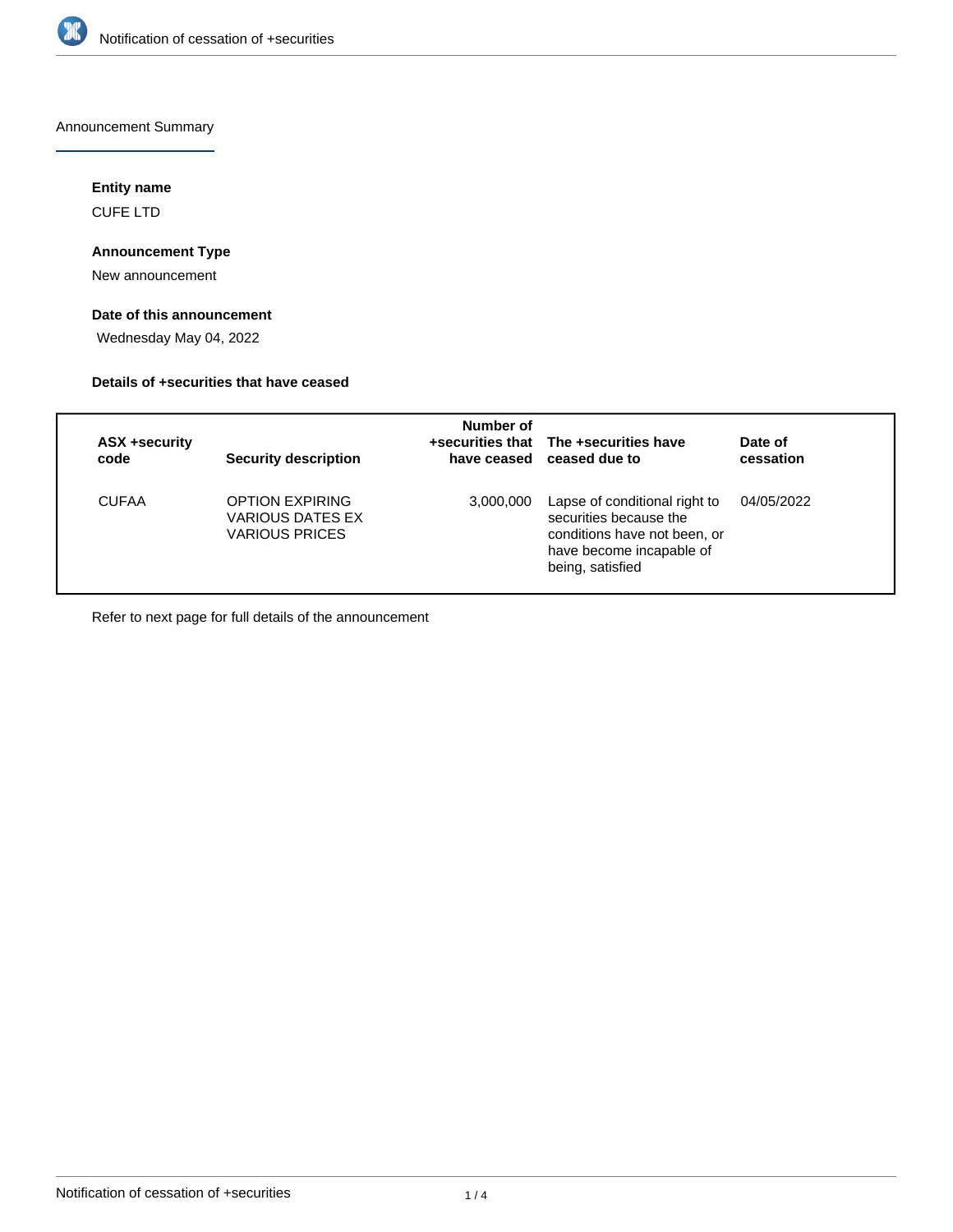

### Part 1 - Announcement Details

### **1.1 Name of +Entity**

CUFE LTD

We (the entity named above) provide the following information about our issued capital.

# **1.2 Registered Number Type**

ACN

**Registration Number** 112731638

# **1.3 ASX issuer code CUF**

**1.4 The announcement is**

New announcement

## **1.5 Date of this announcement**

4/5/2022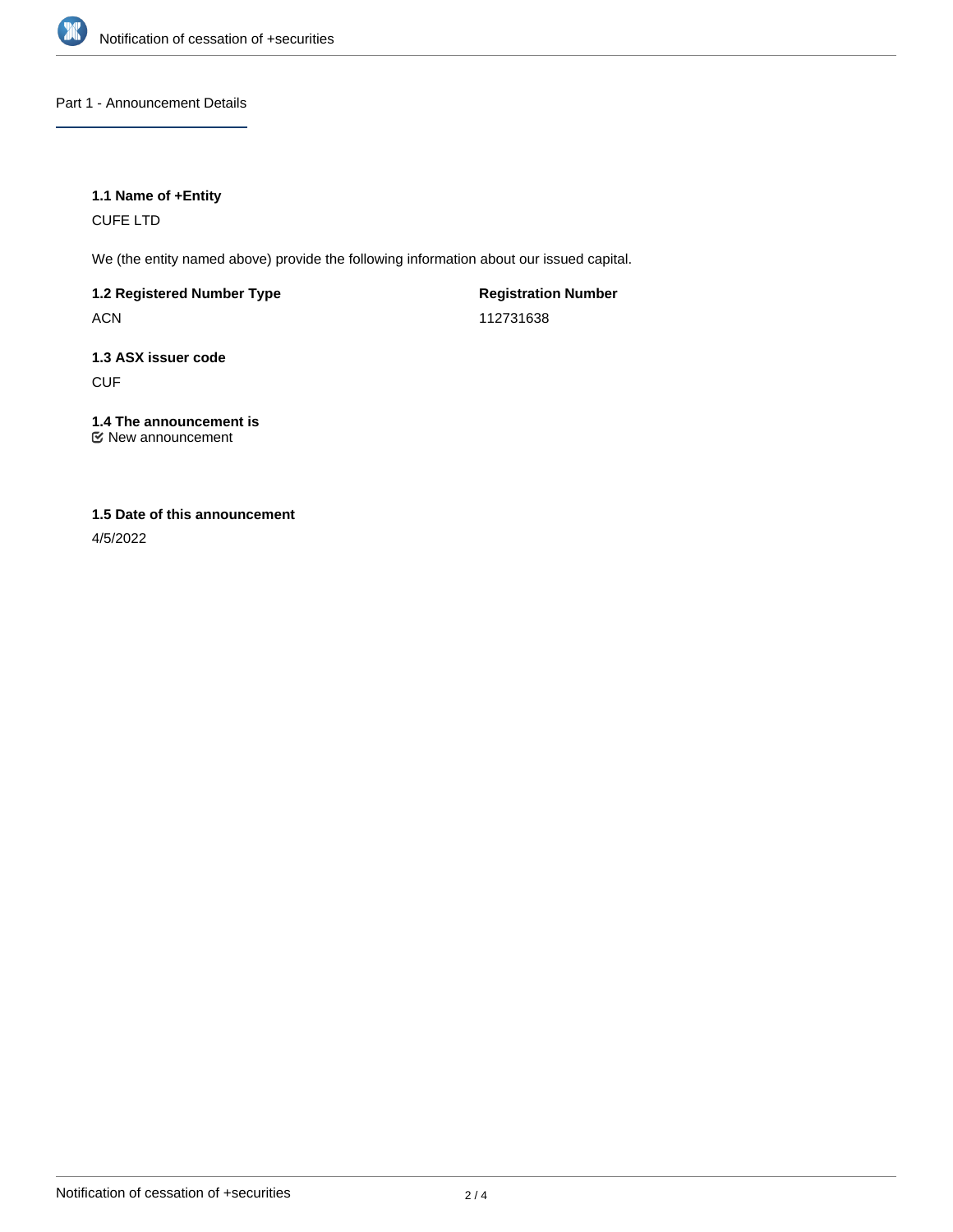

#### Part 2 - Details of +equity securities or +debt securities that have ceased

### **ASX +Security Code and Description**

CUFAA : OPTION EXPIRING VARIOUS DATES EX VARIOUS PRICES

### **Unquoted +equity securities that have ceased**

**Number of securities that have ceased**

3,000,000

### **Reason for cessation**

Lapse of conditional right to securities because the conditions have not been, or have become incapable of being, satisfied

**Date of cessation**

**Is the entity paying any consideration for the cessation?** No

4/5/2022

#### **Any other information the entity wishes to notify to ASX about the cessation?**

Lapse of 3,000,000 unlisted options at \$0.06 expiring 30/06/2023 in accordance with terms and conditions of issue.